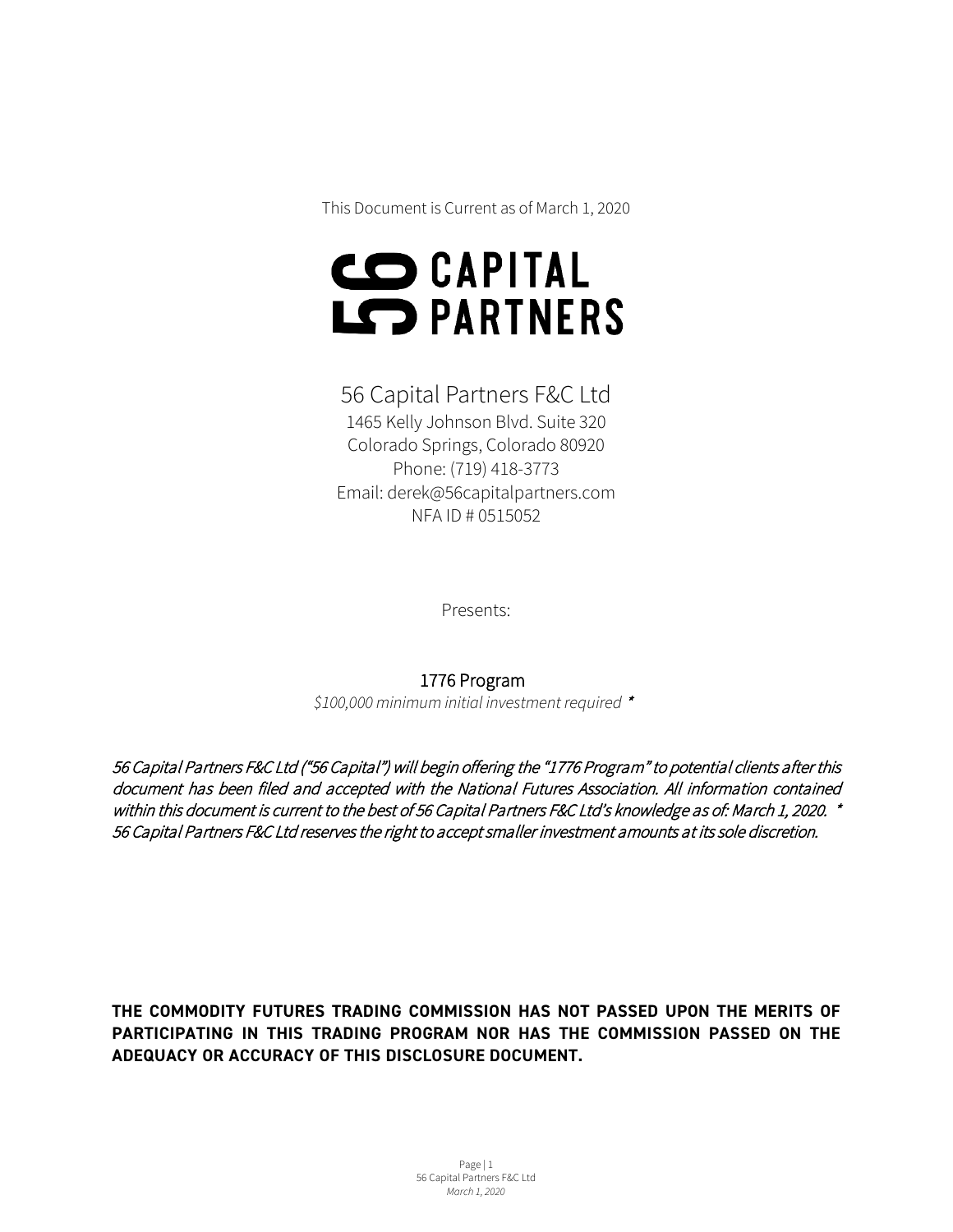#### **RISK DISCLOSURE STATEMENT**

**THE RISK OF LOSS IN TRADING COMMODITY INTERESTS CAN BE SUBSTANTIAL. YOU SHOULD THEREFORE CAREFULLY CONSIDER WHETHER SUCH TRADING IS SUITABLE FOR YOU IN LIGHT OF YOUR FINANCIAL CONDITION. IN CONSIDERING WHETHER TO TRADE OR TO AUTHORIZE SOMEONE ELSE TO TRADE FOR YOU, YOU SHOULD BE AWARE OF THE FOLLOWING:**

**IF YOU PURCHASE A COMMODITY OPTION YOU MAY SUSTAIN A TOTAL LOSS OF THE PREMIUM AND OF ALL TRANSACTION COSTS.**

**IF YOU PURCHASE OR SELL A COMMODITY FUTURES CONTRACT OR SELL A COMMODITY OPTION OR ENGAGE IN OFF-EXCHANGE FOREIGN CURRENCY TRADING YOU MAY SUSTAIN A TOTAL LOSS OF THE INITIAL MARGIN FUNDS OR SECURITY DEPOSIT AND ANY ADDITIONAL FUNDS THAT YOU DEPOSIT WITH YOUR BROKER TO ESTABLISH OR MAINTAIN YOUR POSITION. IF THE MARKET MOVES AGAINST YOUR POSITION, YOU MAY BE CALLED UPON BY YOUR BROKER TO DEPOSIT A SUBSTANTIAL AMOUNT OF ADDITIONAL MARGIN FUNDS, ON SHORT NOTICE, IN ORDER TO MAINTAIN YOUR POSITION. IF YOU DO NOT PROVIDE THE REQUESTED FUNDS WITHIN THE PRESCRIBED TIME, YOUR POSITION MAY BE LIQUIDATED AT A LOSS, AND YOU WILL BE LIABLE FOR ANY RESULTING DEFICIT IN YOUR ACCOUNT.**

**UNDER CERTAIN MARKET CONDITIONS, YOU MAY FIND IT DIFFICULT OR IMPOSSIBLE TO LIQUIDATE A POSITION. THIS CAN OCCUR, FOR EXAMPLE, WHEN THE MARKET MAKES A ''LIMIT MOVE.''**

**THE PLACEMENT OF CONTINGENT ORDERS BY YOU OR YOUR TRADING ADVISOR, SUCH AS A ''STOP-LOSS'' OR ''STOP-LIMIT'' ORDER, WILL NOT NECESSARILY LIMIT YOUR LOSSES TO THE INTENDED AMOUNTS, SINCE MARKET CONDITIONS MAY MAKE IT IMPOSSIBLE TO EXECUTE SUCH ORDERS.**

**A ''SPREAD'' POSITION MAY NOT BE LESS RISKY THAN A SIMPLE ''LONG'' OR ''SHORT'' POSITION.** 

**THE HIGH DEGREE OF LEVERAGE THAT IS OFTEN OBTAINABLE IN COMMODITY INTEREST TRADING CAN WORK AGAINST YOU AS WELL AS FOR YOU. THE USE OF LEVERAGE CAN LEAD TO LARGE LOSSES AS WELL AS GAINS.** 

**IN SOME CASES, MANAGED COMMODITY ACCOUNTS ARE SUBJECT TO SUBSTANTIAL CHARGES FOR MANAGEMENT AND ADVISORY FEES. IT MAY BE NECESSARY FOR THOSE ACCOUNTS THAT ARE SUBJECT TO THESE CHARGES TO MAKE SUBSTANTIAL TRADING PROFITS TO AVOID DEPLETION OR EXHAUSTION OF THEIR ASSETS. THIS DISCLOSURE DOCUMENT CONTAINS, AT PAGE 11, A COMPLETE DESCRIPTION OF EACH FEE TO BE CHARGED TO YOUR ACCOUNT BY THE COMMODITY TRADING ADVISOR.**

**THIS BRIEF STATEMENT CANNOT DISCLOSE ALL THE RISKS AND OTHER SIGNIFICANT ASPECTS OF THE COMMODITY INTEREST MARKETS. YOU SHOULD THEREFORE CAREFULLY STUDY THIS DISCLOSURE DOCUMENT AND COMMODITY INTEREST TRADING BEFORE YOU TRADE, INCLUDING THE DESCRIPTION OF THE PRINCIPAL RISK FACTORS OF THIS INVESTMENT, AT**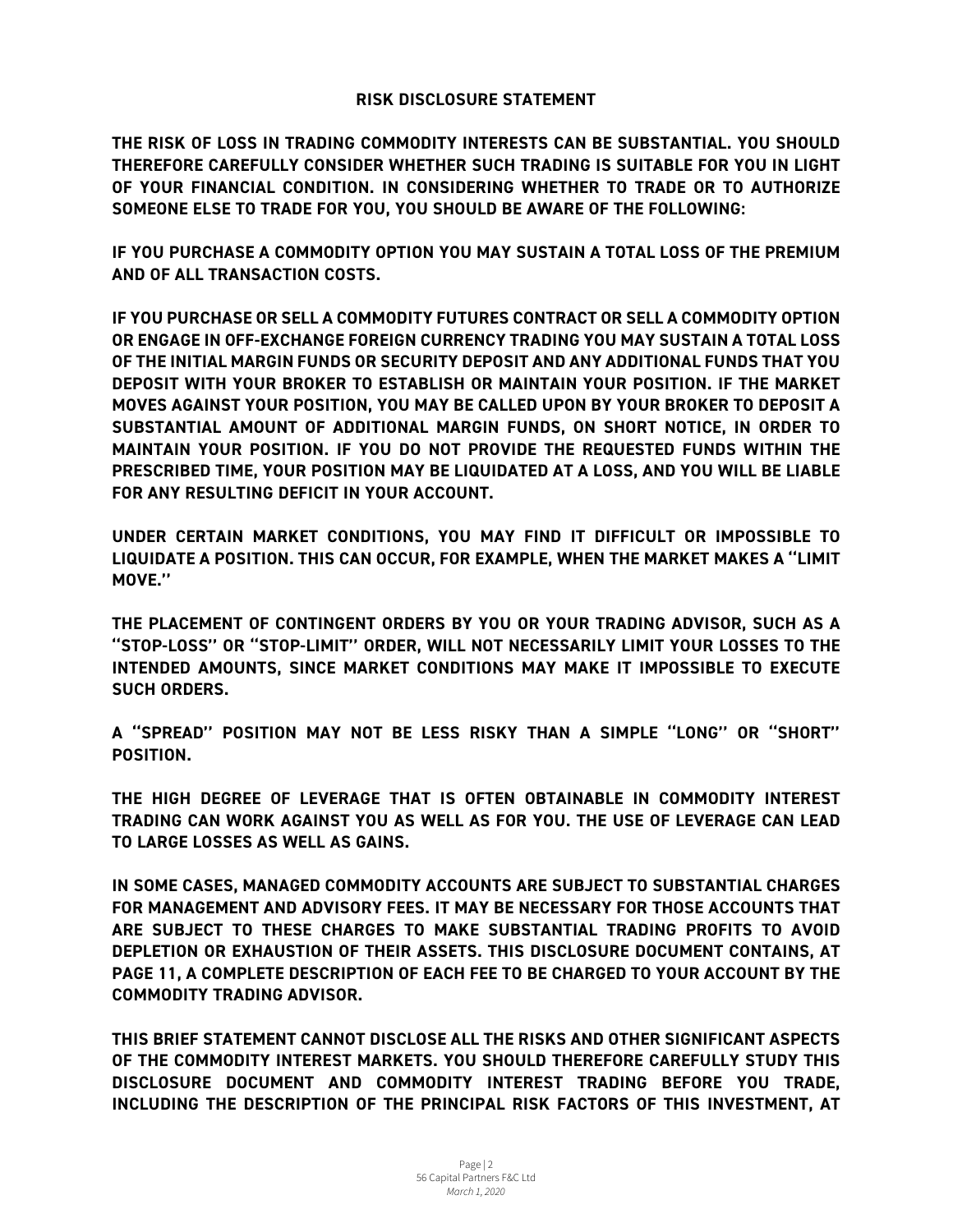**PAGE 5.**

**THIS COMMODITY TRADING ADVISOR IS PROHIBITED BY LAW FROM ACCEPTING FUNDS IN THE TRADING ADVISOR'S NAME FROM A CLIENT FOR TRADING COMMODITY INTERESTS. YOU MUST PLACE ALL FUNDS FOR TRADING IN THIS TRADING PROGRAM DIRECTLY WITH A FUTURES COMMISSION MERCHANT OR RETAIL FOREIGN EXCHANGE DEALER, AS APPLICABLE.**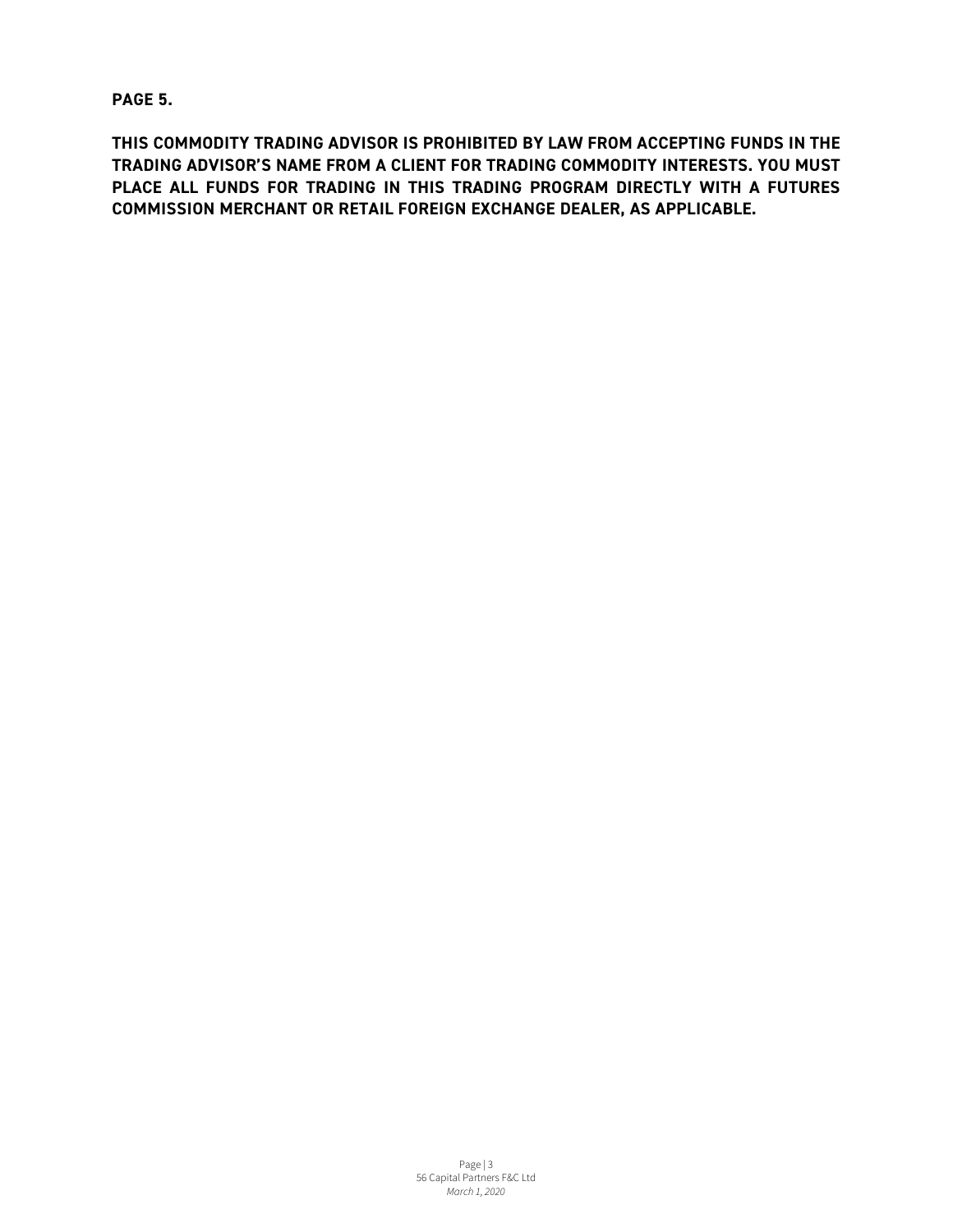## **Table of Contents**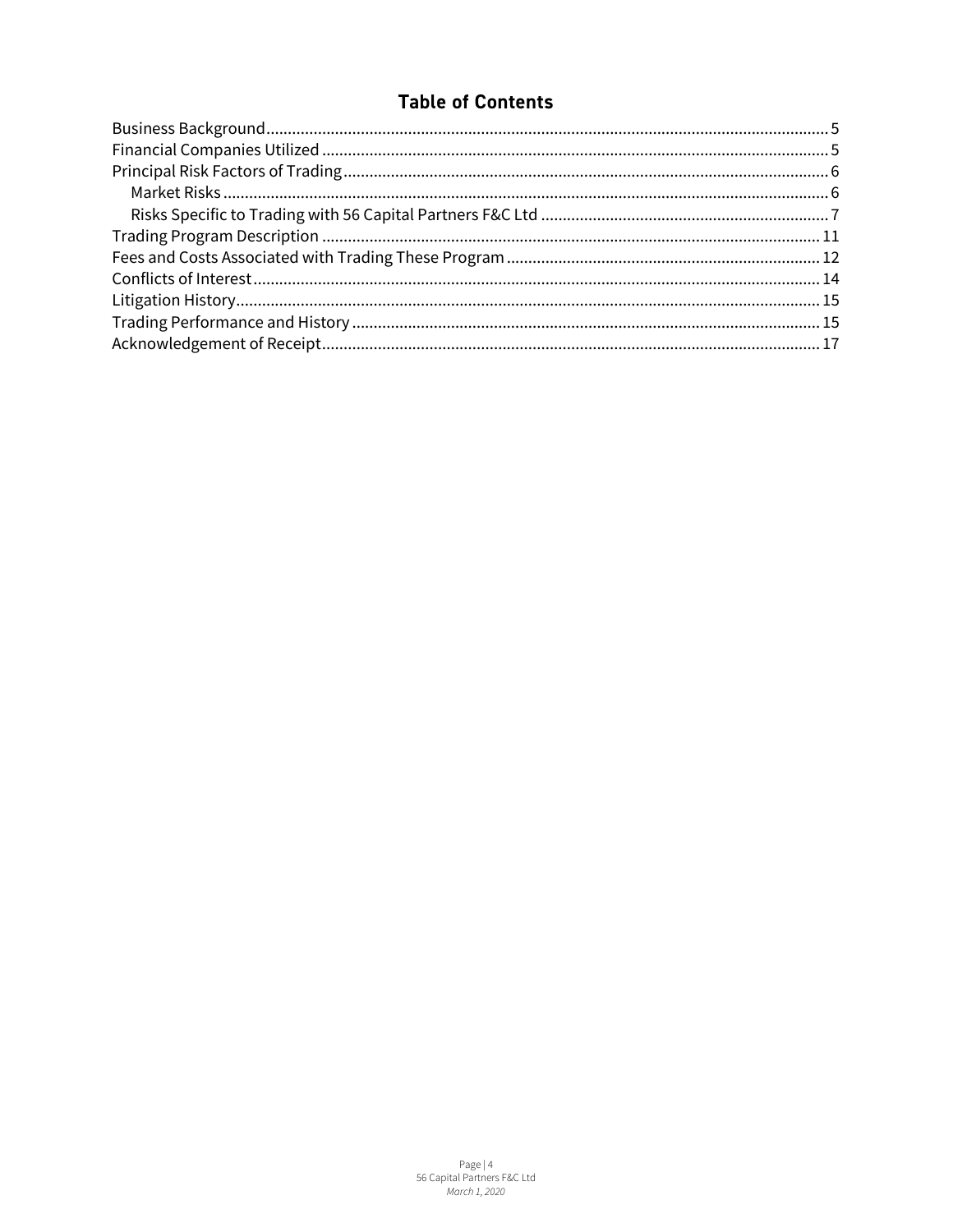## **Business Background 56 Capital Partners F&C Ltd**

<span id="page-4-0"></span>56 Capital Partners F&C Ltd ("56 Capital") was formed as a Limited Liability Company in the state of Colorado on June 25, 2018 by Derek Martin. ("Mr. Martin"). 56 Capital was created to register as a Commodity Trading Advisor ("CTA") with the Commodity Futures Trading Commission ("CFTC"). The company has never been used for any other business purpose and has no other outside operating history. The main business address and location of records is: 1465 Kelly Johnson Blvd. Suite 320, Colorado Springs, Colorado 80920.

56 Capital Partners F&C Ltd registered with the CFTC as a Commodity Trading Advisor on August 14, 2018 and became a member of the National Futures Association ("NFA") on September 6, 2018 (NFA ID #0515052). As of the date of this document firm principal, Derek Martin, is the only individual with authority to trade. For more information on 56 Capital's principal, please see the biography details provided below. Past performance can be found on page 14 of this disclosure memorandum.

#### Derek Martin

Mr. Martin is the Trading Principal of 56 Capital Partners F&C Ltd. Mr. Martin listed as a principal and became registered as an associated person of 56 Capital Partners F&C Ltd. on August 14, 2018. He became an NFA Associate Member on September 6, 2018. In addition to operating 56 Capital, Mr. Martin is a founder and investment advisor representative with 56 Capital Partners Ltd., a registered investment advisor. Mr. Martin has been developing the business since November 2016.

From May 2012 to November 2016, Mr. Martin worked at Northwestern Mutual as a wealth management advisor where he evaluated the risk levels of client portfolios in order to effectively analyze, reallocate, and trade client portfolios. Northwestern Mutual is a financial services mutual organization providing consultation on wealth and asset income protection and investment advisory services. From March 2008 to May 2012, Mr. Martin was a Controller and Division Level Operations Officer for the United States Marine Corps. Mr. Martin trained and certified service members to enable them to fund and balance project budgets in Afghanistan. During this time, he also supervised a staff of accountants and implemented an improved revenue recovery process.

Mr. Martin received his MBA with a specialization in Corporate Finance from Walden University. He has a Bachelor's degree in Business & Economics and Health Sciences from Kalamazoo College. Additionally, Mr. Martin currently holds the following certifications: Certified Financial Planner®, Chartered Financial Consultant®, Chartered Life Underwriter®, Retirement Income Certified Professional®, and Certified Long-Term Care®.

## **Financial Companies Utilized**

<span id="page-4-1"></span>Clients of 56 Capital may generally select the futures commission merchant ("FCM") at which to maintain their accounts and, if desired, an introducing broker ("IB") to introduce their accounts. 56 Capital reserves the right to disapprove any FCM or IB chosen by the client. Such disapproval will generally be based on the past performance, execution capabilities, product limitations and commission structure of the FCM or IB they client has selected. Generally, commission and other transaction-based fees (including give up fees of approximately \$1 to \$3 per round turn) should not exceed \$10 per round-turn regardless of the firm or firms you choose to work with.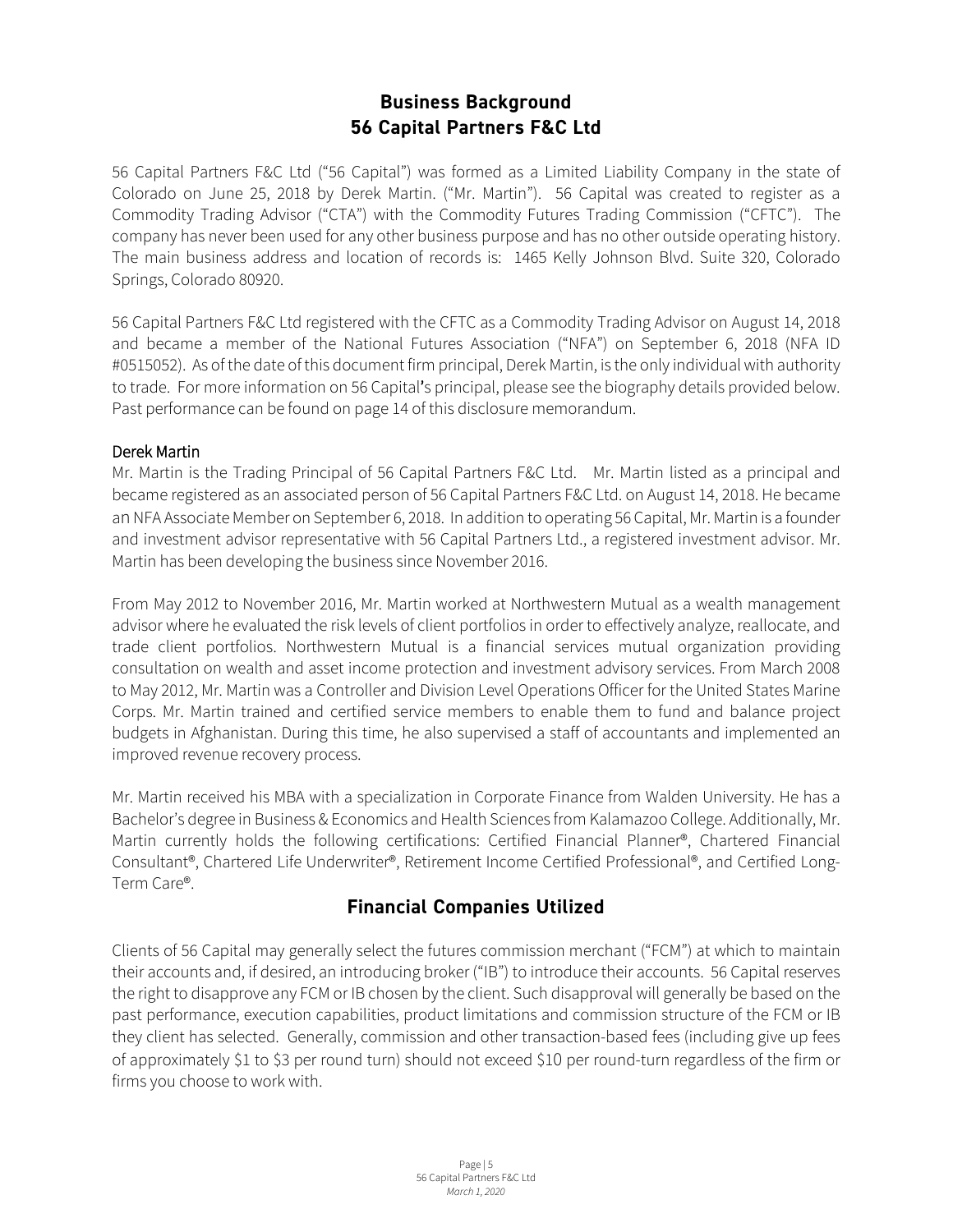## **Principal Risk Factors of Trading**

<span id="page-5-0"></span>Prospective investors should consider the following risks before deciding to invest with 56 Capital. The risk factors below are not intended to include all possible risks of investing in commodities, nor are the summaries intended to provide complete descriptions of the risks that are included. There is a high degree of risk associated with trading in commodity futures and options and any such investment decision should be made only after careful consideration of the risks associated with such transactions. No person should consider trading more than they can comfortably afford to lose. There is no assurance that 56 Capital's investments will be successful or that trading objectives will be attained. Prospective investors who would like more details about any risk factor should contact 56 Capital directly via the contact information provided on the first page of this document.

#### **Market Risks**

#### <span id="page-5-1"></span>Volatility Risk

The futures markets are speculative, prices are volatile, and market movements are difficult to predict. Supply and demand for futures contracts can change rapidly and are affected by a variety of factors, including interest rates, merger activities, and general trends in the overall economy or particular industrial, agricultural, or other economic sectors. Government actions, especially those of the U.S. Federal Reserve Board and other central banks can have a profound effect on global interest rates, which affect the price of futures contracts. In addition, a variety of other factors that are inherently difficult to predict such as domestic and international political developments, governmental trade and fiscal policies, patterns of trade, war and or other military conflict can also have significant effects on the markets. 56 Capital may have only limited ability to vary its investment strategy in response to changing economic, financial, and investment conditions. No assurance can be given as to when or whether adverse events might occur that could cause significant and immediate loss in value to your account. Even in the absence of such events, trading futures contracts can quickly lead to large losses. Such trading losses could sharply reduce the value of your account and your ability to continue trading in the market.

Prices of futures contracts are highly volatile. No assurance can be given that the trading conducted on behalf of your account will result in profitable trades for your account or that your account will not incur substantial or unrecoverable losses.

#### Liquidity Risk

Most futures contracts are subject to daily price limitations, which means that the exchanges a commodity is traded on have prohibited the trading of futures contracts if the price fluctuates by a certain amount. If this occurs, it may be impossible to liquidate a position. Futures prices have occasionally moved the daily limit for several consecutive days with little or no trading. Similar occurrences in markets in which 56 Capital may decide to trade your account and hold positions at that time may prevent 56 Capital from promptly liquidating unfavorable positions and subject you to substantial losses. Daily limits may reduce liquidity, but they do not limit ultimate losses, as such limits apply only on a day-to-day basis. In addition, even if contract prices have not moved the daily limit, 56 Capital may not be able to execute trades at favorable prices if there is only light trading in the contracts being held for your account.

#### Leverage and Margin Risk

A futures position can be established with margin that typically represents a relatively small percentage of the total face value of the futures contract being traded. Thus, a small movement in the price of the underlying commodity asset can result in a substantial price movement relative to the margin deposit and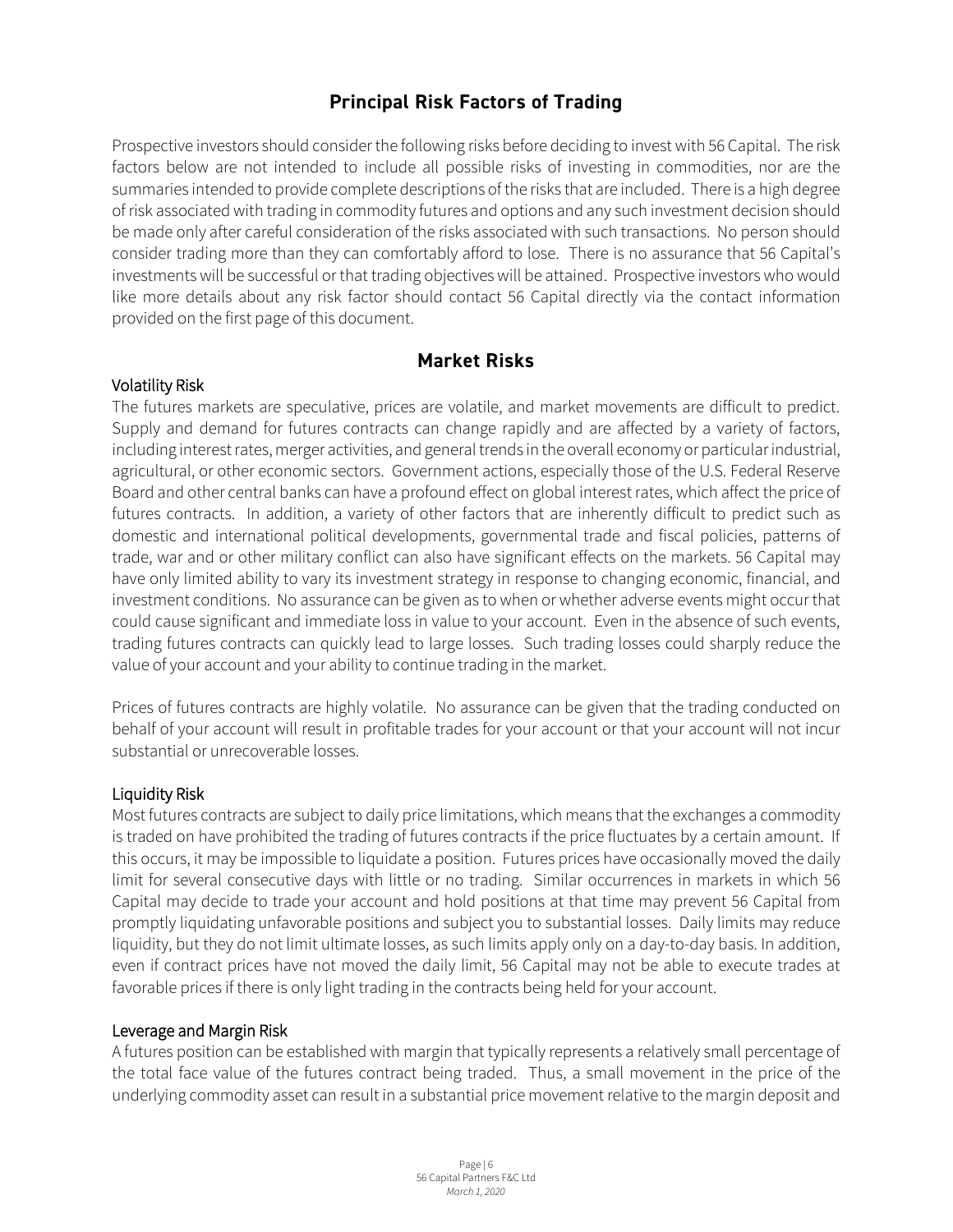may result in immediate and substantial losses to your account. Although the use of leverage can substantially improve the return on invested capital, it may also increase any losses which your account may experience, and it is possible that your account could lose most, all, or even more than the value of the balance on deposit with your FCM due to the effects of leverage combined with price volatility.

#### Speculative Position Limits

The CFTC and the commodity exchanges have established position limits on the maximum net long or net short futures positions which any person or group of persons acting together may hold, own or control in a particular futures contract. All futures contract accounts owned, held, managed, and controlled by 56 Capital, its principal, and their affiliates, including your account, are aggregated for speculative position limit purposes. 56 Capital believes that the current position limits will not adversely affect its trading; however, it is possible that the trading decisions of 56 Capital may have to be modified and positions managed by 56 Capital may have to be liquidated in order to avoid exceeding applicable position limits.

#### Custody Risk

Futures Commission Merchants ("FCM") are required to segregate customer funds pursuant to the United States Commodity Exchange Act ("CEA"). If an FCM fails to do so, clients may be subject to a risk of loss of funds in the event of FCM bankruptcy. Even if such funds are properly segregated, a client may still be subject to a risk of loss of the funds on deposit with the FCM should another customer of the FCM or the FCM itself fail to satisfy account deficiencies. In the case of any such bankruptcy or customer loss, a participating customer might recover, even in respect of property specifically traceable to the customer, only a pro rata share of all property available for distribution to all of the FCM's customers, or no amount of money at all. There is no equivalent of the Securities Investors Protection Corporation ("SIPC") or Federal Deposit Insurance Corporation ("FDIC") as is commonly applicable in the case of securities broker dealer or banking insolvencies.

## **Risks Specific to Trading with 56 Capital Partners F&C Ltd**

#### <span id="page-6-0"></span>Compensation Risks

56 Capital Partners F&C Ltd is compensated through the entitlement of an incentive fee, which is based on profits. This motivates 56 Capital to take greater risks with your account in an effort to generate profits, and thus its compensation. Because an incentive fee is based on both the unrealized and realized gains in your account, it is possible that the manager could earn an incentive fee based on positions that were profitable at the end of a quarter, but which may not be profitable when later liquidated.

#### Trading Unpredictability

Depending on market volatility 56 Capital's trading activities may involve substantial position turnover in your account which would correspond to high transactional costs. In addition, trading decisions will be made solely on the techniques and strategies of 56 Capital. There can be no assurance that the decisions made by 56 Capital will produce profits or not result in losses.

#### Substantial Fees and Expenses

Your account will be subject to brokerage commissions and other transaction costs, as well as management and incentive fees. Your account may have to earn substantial trading profits to avoid depletion of the funds due to such commissions, costs and fees. Each client is responsible for paying their FCM all commissions, fees, and other transaction costs and expenses incurred in connection with transactions effected for the client's account by 56 Capital.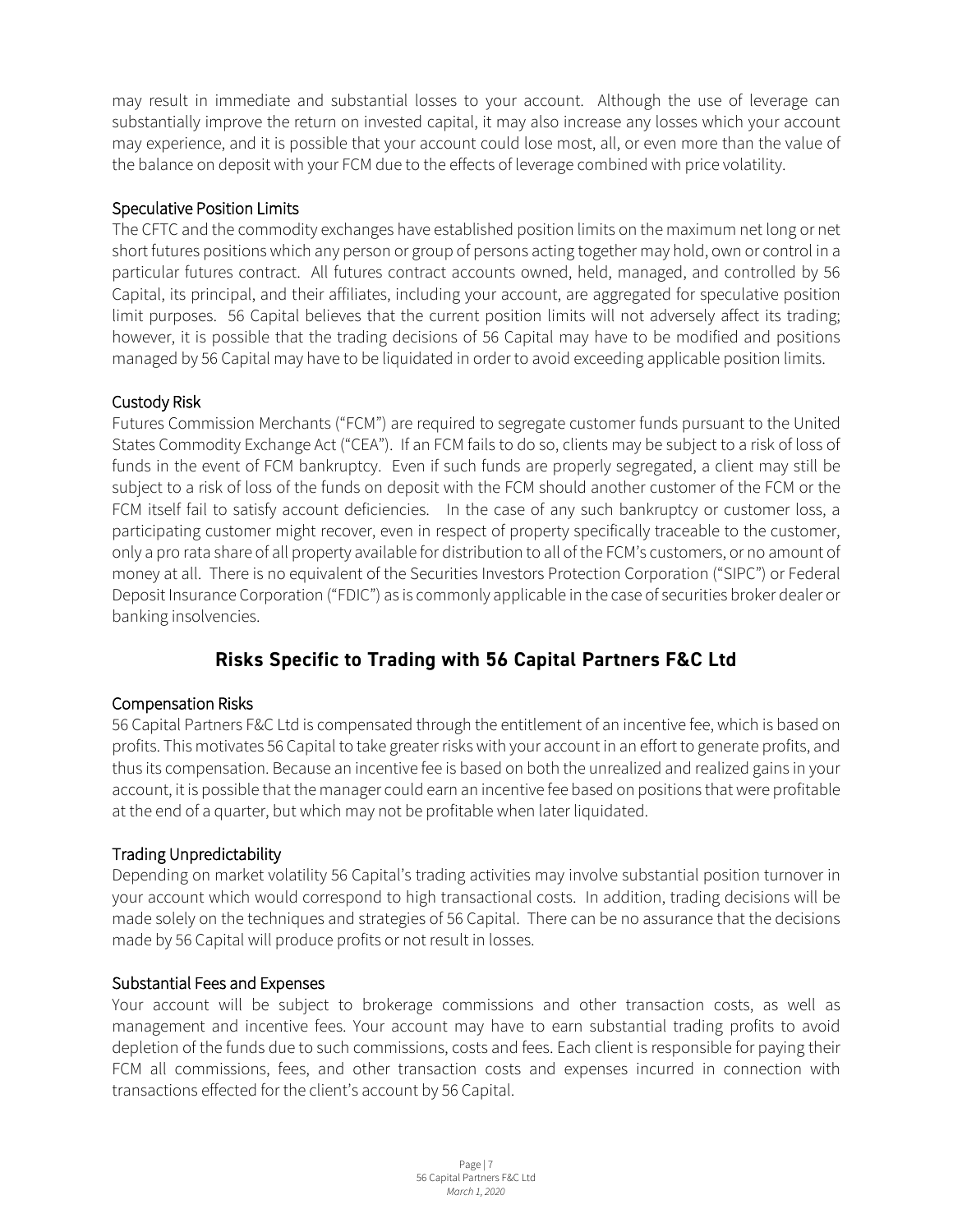#### Reliance on Key Personnel

56 Capital is dependent on the services and skills of its principal Derek Martin. The loss of Mr. Martin's skills or services may make it difficult if not impossible for 56 Capital to continue to manage your account. Such a setback may result in large losses if no one is available to tend to any open positions which may be in your account.

#### Option Trading

56 Capital may engage in the trading of options (both puts and calls) on commodity futures contracts. The value of an option depends largely upon the likelihood of favorable price movements in the underlying futures contract as they relate to the exercise (or strike) price during the life of the option. Therefore, many of the risks applicable to trading the underlying futures contracts also apply to options trading. However, there are a number of other risks associated solely with the trading of options:

The purchaser of an option runs the risk of losing the entire investment, i.e., the premium paid, as well as the commissions and other transaction fees associated with purchasing the option. The seller of an option creates the potential for unlimited risk of loss. The "uncovered writer" of an option is subject to the risk of loss due to an adverse price movement in the underlying futures positions. Spread positions using options are subject to the same risks involved in the purchase and writing of options.

In the event 56 Capital were to write uncovered options and such options were exercised by the purchasing party, 56 Capital would be required to purchase or deliver the underlying futures contract in accordance with the terms of the option.

#### Stop Loss Orders May Not Limit Losses

The use of certain trading techniques to reduce risk, specifically the placement of "stop loss" and "take profit" orders which are intended to limit losses or collect gains at pre-determined pricing levels, may not always be effective. Market conditions may make it difficult if not impossible to execute such orders during periods of extreme market volatility or low liquidity. Accordingly, any strategy using such trading techniques may be just as risky as a strategy using simple "long" or "short" positions. There is no way for 56 Capital to guarantee that any type of risk reducing trade will provide protection against adverse price movements. There is also no way to guarantee that a stop loss or take profit order will be filled at the market price requested and desired for your account.

#### Electronic Trading

56 Capital will be executing your trades through an electronic trading platform and order routing system. Trading in this fashion differs from traditional open outcry pit trading in that it poses electronic and technological trading risks. Specifically, as a result of trading electronically it is possible for 56 Capital to encounter system related issues and or system failures when attempting to execute orders for your account. In addition, your trades may be materially affected by a failure of 56 Capital's computer hardware or through a failure or loss of internet connectivity to the FCM. It is also possible that your FCM may experience technical difficulties beyond the control of 56 Capital which may affect your account. 56 Capital's use of electronic trading systems, in certain instances, may also limit your ability to pursue damages for system failures and trading delays related to technological problems.

#### Uncertainty Concerning Future Regulatory Changes

In addition to possible changes in the regulation of the futures markets, other regulatory changes could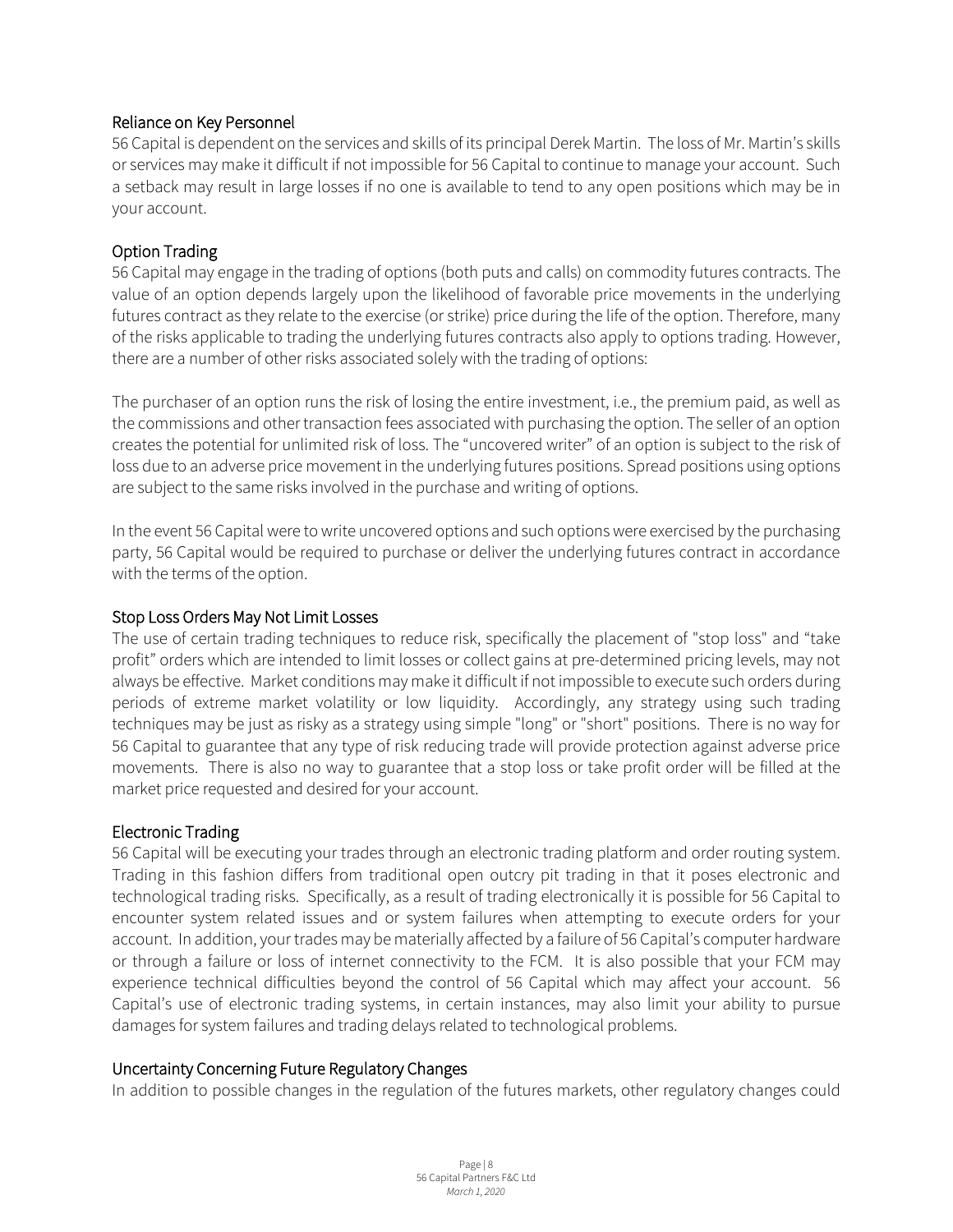have a material and adverse effect on the prospects for profitability within this strategy. The U.S. securities and commodities markets are subject to ongoing and substantial regulatory changes, and it is impossible to predict what statutory, administrative or exchange-imposed restrictions may become applicable in the future. Particularly in light of the general turmoil that has engulfed the financial markets over the past several years, Congress, the Treasury Department, the SEC and the CFTC among others, have or are considering measures, including but not limited to, bans and limits on speculative trading that could limit or negate the ability to trade profitably.

#### Partial or Notional Funding

You should request 56 Capital to advise you of the amount of cash or other assets, in other words, the level of actual funds, which should be deposited to the advisor's trading strategy for your account to be considered "fully-funded". This is the amount upon which 56 Capital will determine the number of contracts to trade in your account based on the designated trading level. The trading level, or "nominal account size," includes notional funding, and the actual funds in your account should be an amount sufficient to make it unlikely that any further cash deposits would be required from you over the course of your participation in the program.

56 Capital recommends that clients open their account as a fully-funded account. 56 Capital will consider a client's desire to open a notionally-funded account on a case-by-case basis.

Notional Funds, together with the Actual Funds in the account make up the "nominal account size," which is the Trading Level of the account by which the number of contracts traded is determined. The Trading Level shall be held constant. Therefore, Notional Funding will continually change with additions, withdrawals, and net performance, in order to maintain constant nominal account size. Trading Level is quantified in the "Notional Funding Agreement." Any changes to the Trading Level must be in writing. It is important to recognize that the account Trading Level you agree to is not the maximum possible loss that your account may experience in the course of your trading within this strategy. You should consult the account statements received from your FCM in order to determine the actual activity in your account, including but not limited to your profits, losses, and current available cash balance on a regular basis.

To the extent that the equity in your account is at any time less than the Trading Level you should be aware of the following:

*(i) Although gains and losses, fees and commissions measured in dollars, will be the same, they will be greater when expressed as a percentage of account equity.*

*(ii) Notionally funded accounts may receive more frequent and larger margin calls.*

*(iii)* The amount of losses and gains for notionally funded accounts will be amplified by the specific level of *funding utilized.*

*(iv) Draw-downs and run-ups will be greater when expressed as a percentage of actual funds than when expressed as a percentage of nominal account size for partially-funded accounts.* 

*(v) Trading will be determined by the account's fixed Trading Level, which equals actual funds, including cash additions, withdrawals, and net performance, plus any notional funds.*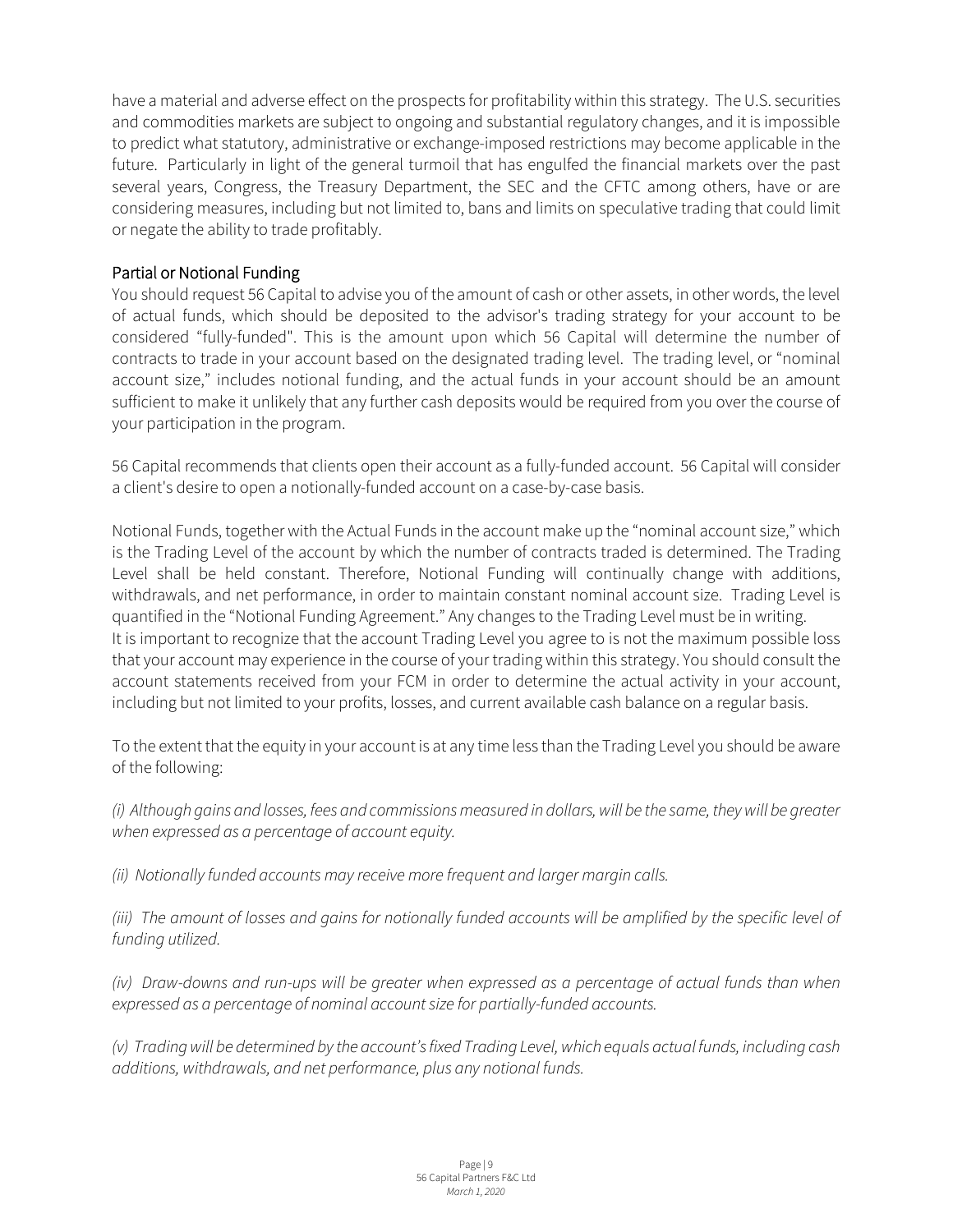*(vi) Management fees are based on the account Trading Level, which includes notional funds. Clients with notionally funded accounts will pay management and other fees at a higher rate as a percentage of actual funds than clients whose accounts are fully funded. For example, a client account with 50% notional funds and 50% actual funds, and a stated management fee of two percent will pay a management fee of four percent based on actual funds.*

56 Capital will accept a minimum account Trading Level of \$100,000 for trading the program. All performance calculations as well as management fees will be calculated based on the established and agreed upon Trading Level of your account.

Clients considering opening a notionally funded account with 56 Capital should be certain that they fully understand the implications of the increased leverage inherent in this type of trading. They should carefully consider the risk return profile of their desired funding before opening such an account. Clients are urged to consider the differences between a notionally funded and a fully funded account. It is imperative for clients to recognize that due to increased leverage, notionally funded accounts will experience greater percentage losses as well as greater percentage gains, in terms of actual funds, than fully funded accounts.

The following table attempts to illustrate the impact that partially funding your account has on your rate of return. The table presents a generic matrix representing potential rates of return relative to various notional funding levels. This table should be used to evaluate the affects that partial funding can have on your account's trading performance. It is important to recognize that this table should be used as a reference only and that any actual gains or losses which occur in a client notionally funded account should be calculated independently, on an account-by-account basis.

| Rate<br>Actual          |                                                        |            |            |             |             |             |             |  |  |
|-------------------------|--------------------------------------------------------|------------|------------|-------------|-------------|-------------|-------------|--|--|
| of Return               | <b>Rates of Return Based On Various Funding Levels</b> |            |            |             |             |             |             |  |  |
| 50.00%                  | 50.00%                                                 | 66.67%     | 75.00%     | 100.00%     | 125.00%     | 150.00%     | 250.00%     |  |  |
| 40.00%                  | 40.00%                                                 | 53.33%     | 60.00%     | 80.00%      | 100.00%     | 120.00%     | 200.00%     |  |  |
| 30.00%                  | 30.00%                                                 | 40.00%     | 45.00%     | 60.00%      | 75.00%      | 90.00%      | 150.00%     |  |  |
| 20.00%                  | 20.00%                                                 | 26.67%     | 30.00%     | 40.00%      | 50.00%      | 60.00%      | 100.00%     |  |  |
| 10.00%                  | 10.00%                                                 | 13.33%     | 15.00%     | 20.00%      | 25.00%      | 30.00%      | 50.00%      |  |  |
| $0.00\%$                | $0.00\%$                                               | $0.00\%$   | $0.00\%$   | $0.00\%$    | $0.00\%$    | $0.00\%$    | $0.00\%$    |  |  |
| $-10.00\%$              | $-10.00\%$                                             | $-13.33\%$ | $-15.00\%$ | $-20.00\%$  | $-25.00\%$  | $-30.00\%$  | $-50.00\%$  |  |  |
| $-20.00\%$              | $-20.00\%$                                             | $-26.67%$  | $-30.00\%$ | $-40.00\%$  | $-50.00\%$  | $-60.00\%$  | $-100.00\%$ |  |  |
| $-30.00\%$              | $-30.00\%$                                             | $-40.00\%$ | $-45.00\%$ | $-60.00\%$  | $-75.00\%$  | $-90.00\%$  | $-150.00\%$ |  |  |
| $-40.00\%$              | $-40.00\%$                                             | $-53.33\%$ | $-60.00\%$ | $-80.00\%$  | $-100.00\%$ | $-120.00\%$ | $-200.00\%$ |  |  |
| $-50.00\%$              | $-50.00\%$                                             | $-66.67\%$ | $-75.00\%$ | $-100.00\%$ | $-125.00\%$ | $-150.00\%$ | $-250.00\%$ |  |  |
|                         | 100.00%                                                | 75.00%     | 66.67%     | 50.00%      | 40.00%      | 33.33%      | 20.00%      |  |  |
| <b>Level Of Funding</b> |                                                        |            |            |             |             |             |             |  |  |

**THE FOREGOING RISK FACTORS DO NOT PURPORT TO BE A COMPLETE EXPLANATION OF ALL RISKS ASSOCIATED WITH COMMODITIES TRADING OR TRADING BY 56 CAPITAL PARTNERS F&C LTD. PROSPECTIVE INVESTORS SHOULD READ 56 CAPITAL PARTNERS F&C LTD's DISCLOSURE DOCUMENT IN ITS ENTIRETY AND CONSULT WITH AN INDEPENDENT INVESTMENT, TAX, AND LEGAL ADVISOR(S) BEFORE DETERMINING WHETHER TO INVEST IN THE PROGRAM.**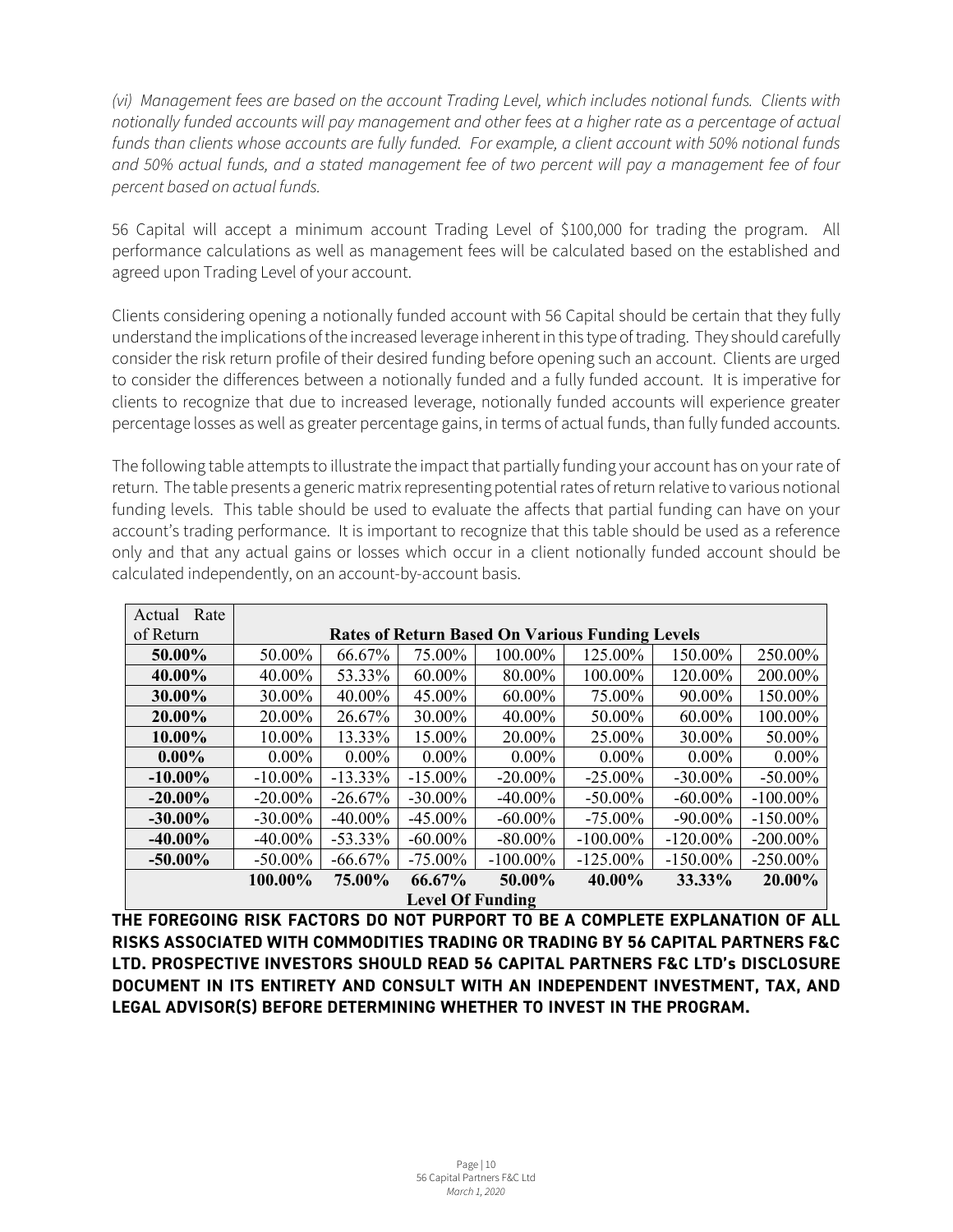## **Trading Program Description 1776 Program**

<span id="page-10-0"></span>The advisor currently offers the 1776 program ("1776"). 1776 uses multiple fundamental and technical analyses with varying time frames in different markets with the objective of utilizing the following methods, as necessary, given the market conditions: trend following, counter trend, and break out strategies. The 1776 Program will trade futures and options in Indices, Interest Rates, Agriculture, Softs, Hards, and Energies.

The advisor believes markets go through cycles of low- and high-volatility; cycles of trending price and volume, as well as, choppy price and volume action. These common occurrences support incorporating multiple strategies over varying timeframes in an attempt to achieve non-correlated returns with a reduction in volatility in program performance.

1776 has a plethora of fundamental and technical indicators of a trade setup. Once the trades are identified the program can implement either by an automated (systematic) order that employs an algorithm to enter or exit the market under specified criteria or manually (discretionary) enter or exit the market under specified criteria. 1776 attempts to mitigate risk by managing trade size, contract size or number of contracts, use of stop-loss or trailing stops, as well as employing algorithms.

Fundamental analysis attempts to predict future prices by considering the various factors that affect the supply and demand of a particular commodity. This method of analysis assumes that markets are imperfect and that information is not instantaneously disseminated or assimilated in the marketplace. The fundamental analysis attempts to identify factors that have not yet been reflected in the price of a commodity, and then take a position in that commodity to capture the suspected change.

Technical analysis is based on the theory that the study of the past price action in a given market provides a means of anticipating future prices. Technical analysis operates on the theory that market prices at any given time reflect all known factors affecting supply and demand for a commodity.

The difficulty of predicting future prices through any method of analysis is a significant source of risk associated with participating in any managed futures program, to include 1776. Due to the proprietary and confidential nature, 56 Capital will not disclose to clients any further details regarding 1776. The confidential nature of the program coupled with its systematic and discretionary implementation will prevent clients of 56 Capital from determining, or attempting to determine, whether any trades taken, or not taken, on a client's behalf were in accordance with 1776.

There can be no assurance that 1776 will achieve its objectives, or that clients will avoid substantial losses.

#### Allocations and Block Orders

56 Capital will generally place a block, or bunched, order for all participating client accounts and proprietary accounts, in which the same commodity interest is being traded through a FCM. In a block order, trades for all accounts are placed for execution together, and then are allocated to individual accounts when the order has been completed or at the end of the trading day. This process improves the efficiency of trade placement, and is intended to provide better pricing and execution of orders for all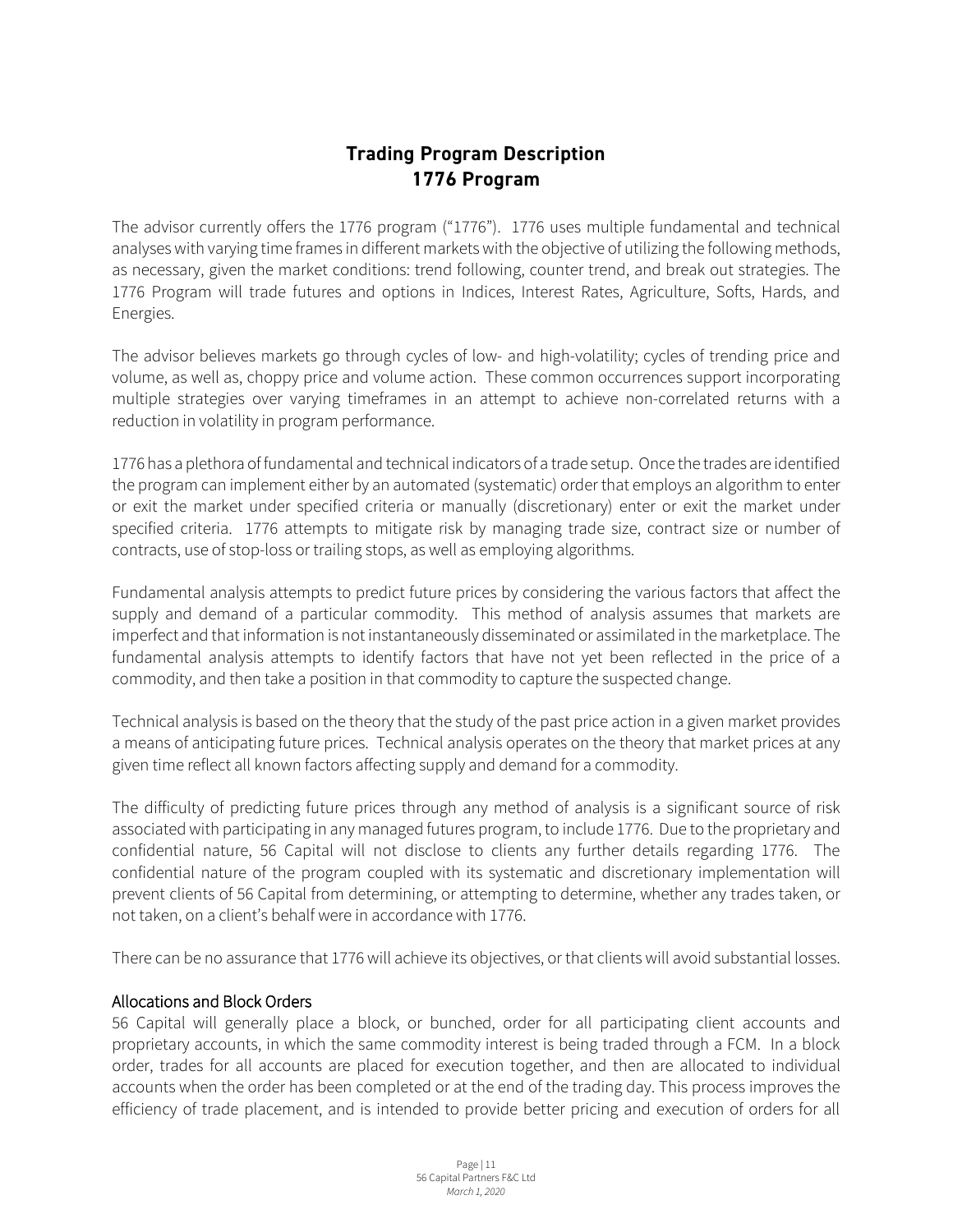accounts. To aid in transparency 56 Capital will make available to any client upon request (1) the general nature of the allocation methodology 56 Capital uses; and (2) summary or composite execution and allocation data sufficient for that client to compare the results of execution and allocation for its account with those of the accounts of comparable clients and any proprietary account participating in the bunched order process.

## **Fees and Costs Associated with Trading These Program**

<span id="page-11-0"></span>As compensation for trading and risk management services of 56 Capital, a quarterly management fee and quarterly incentive fee may be charged to your account. 56 Capital reserves the right to structure each account to meet specific client needs.

At the end of any applicable period 56 Capitalwill calculate all fees, including any incentive or management fees due from your account. After this calculation is made, a notice will be provided to your FCM of fees due to 56 Capital and monies owed by your account will be debited directly from your account. Also, unless otherwise agreed to in writing, all fractional dollar amounts for any fee payable to 56 Capitalwill be rounded to the nearest dollar up or down. The following is a comprehensive listing of the types of fees you are likely to incur while trading the 1776 Program.

#### Brokerage and Trading Fees

To trade with 56 Capital through your FCM according to the methodologies described within this document you will be responsible for all brokerage commissions and fees charged by your FCM. 56 Capital recommends that your account pay a total brokerage fee of less than \$10 per "round turn" transaction. This suggested rate range is inclusive of all exchange clearing fees, regulatory fees, and brokerage commissions.

#### Management Fee

56 Capital will charge a quarterly management fee) based on the account Trading Level ("nominal account size" of the client's account at the end of each month. The monthly management fee will typically be 0.5% (2% annually), however clients may negotiate different fee structures with 56 Capital. The agreed upon management fee will be provided in writing within the Advisory Agreement. Management fees may be prorated for partial month participation in the trading program. 56 Capital trades using a fixed trading level, therefore, monthly adjustments to notional funding will be made to reflect changes due to additions, withdrawals, and net performance, in order to maintain constant Trading Level.

#### Incentive Fees

56 Capital may negotiate your account to pay a quarterly incentive fee based on the profitability of 56 Capital's trading for that account. This fee will be twenty percent (20%) of net new profits unless specified otherwise in writing by 56 Capital.

In this context, net new profits will be defined as the excess, if any, of cumulative net profits at the end of a quarter over the highest prior cumulative net profit reached during the lifetime of your account. For the purposes of cumulative net profits, any trading losses from prior periods must be recouped and a new high profit must be achieved before further incentive fees will be payable.

Within the incentive fee calculation profits shall include both realized and unrealized gains as well as interest received on your account assets. In the event net new profits for a period are negative, a "Carry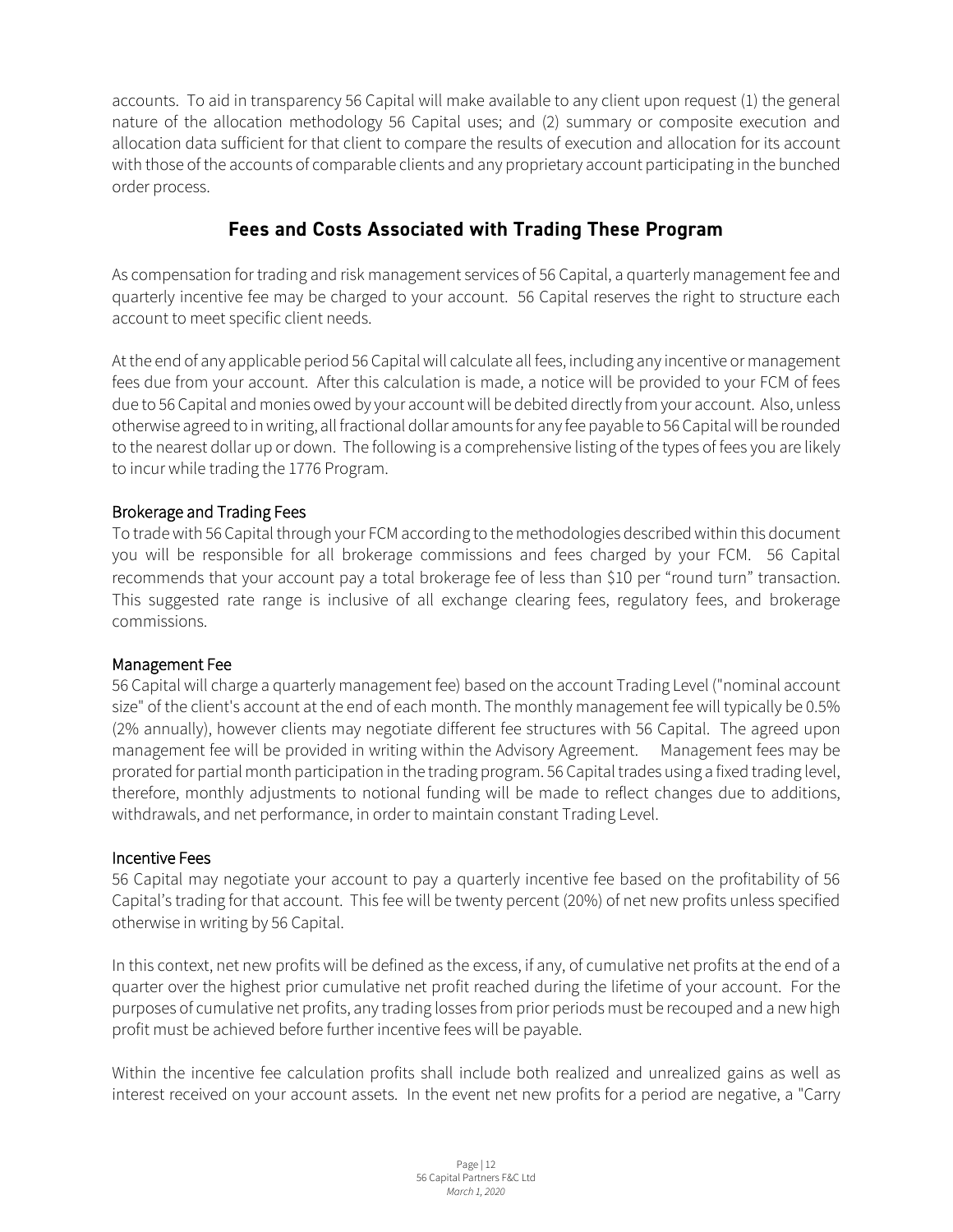Forward Loss" will be applied to the beginning of the next quarter. To the extent any funds are withdrawn from your account, any loss attributed to those funds may be deducted from the Carry Forward Loss. Under this scenario, 56 Capital will not be entitled to incentive fees unless trading profits for an ensuing period exceeds all applicable carry forward losses.

The incentive fee calculation includes unrealized gain or loss on open positions. As a result, it is possible that unrealized appreciation that causes an incentive fee, in part, to be paid may never be realized in your account. For example, if at the end of a quarter your account had unrealized profit on open positions, 56 Capital may receive an incentive fee based on such unrealized gains. Following such a payment, those open positions might, due to adverse market conditions, be closed out at no profit or even a loss. Nevertheless, if a client's account incurs such a loss after an incentive fee has been paid, such fess will not be rebated and 56 Capital will retain the collected fee. However, in subsequent quarters no further incentive fee will be paid unless your account value once again has net new profits.

#### Sample Incentive Fee Calculation

The following are general representations and definitions related to how 56 Capital will calculate incentive fees on your account. 56 Capital will rely on the account statements provided by the FCM to determine if net new profits have been generated.

The term net new profits shall be defined as: (a) net realized trading profits and losses for the period, plus (b) the change in unrealized trading profits and losses for the fee period, minus (c) any net trading losses carried forward from previous fee periods that have not been recouped, minus (d) management fees charged or accrued to your account if applicable. The term "net new profits" also includes interest income earned or credited to your account. As noted above, net new profits will be determined from the end of the last incentive fee period for which an incentive fee was earned by 56 Capital to the current period.

Should your account determine to leave the program as of any date which is not the end of an incentive fee period, the incentive fee described above, if applicable, will be determined as if such termination date were at the end of a natural incentive fee period. If any payment of incentive fees is made to 56 Capital on account of net new profits and your account thereafter fails to earn further net new profits or experiences losses for any subsequent incentive fee period, 56 Capital will be entitled to retain such amounts of incentive fees previously paid. Under such a scenario no subsequent incentive fees will be payable to 56 Capital until your account has overcome any carry forward losses being carried forward to achieve net new profits.

Similarly, if any additions or withdrawals from your account occur as of any date that is not at the end of an incentive fee period, an incentive fee will be paid, if applicable, with respect to such addition or withdrawn amount as if such addition or withdrawal occurred as of the end of an incentive fee period. Additions and withdrawals from your account will result in a proportional reduction of any carry forward losses as of the date of such addition or withdrawal.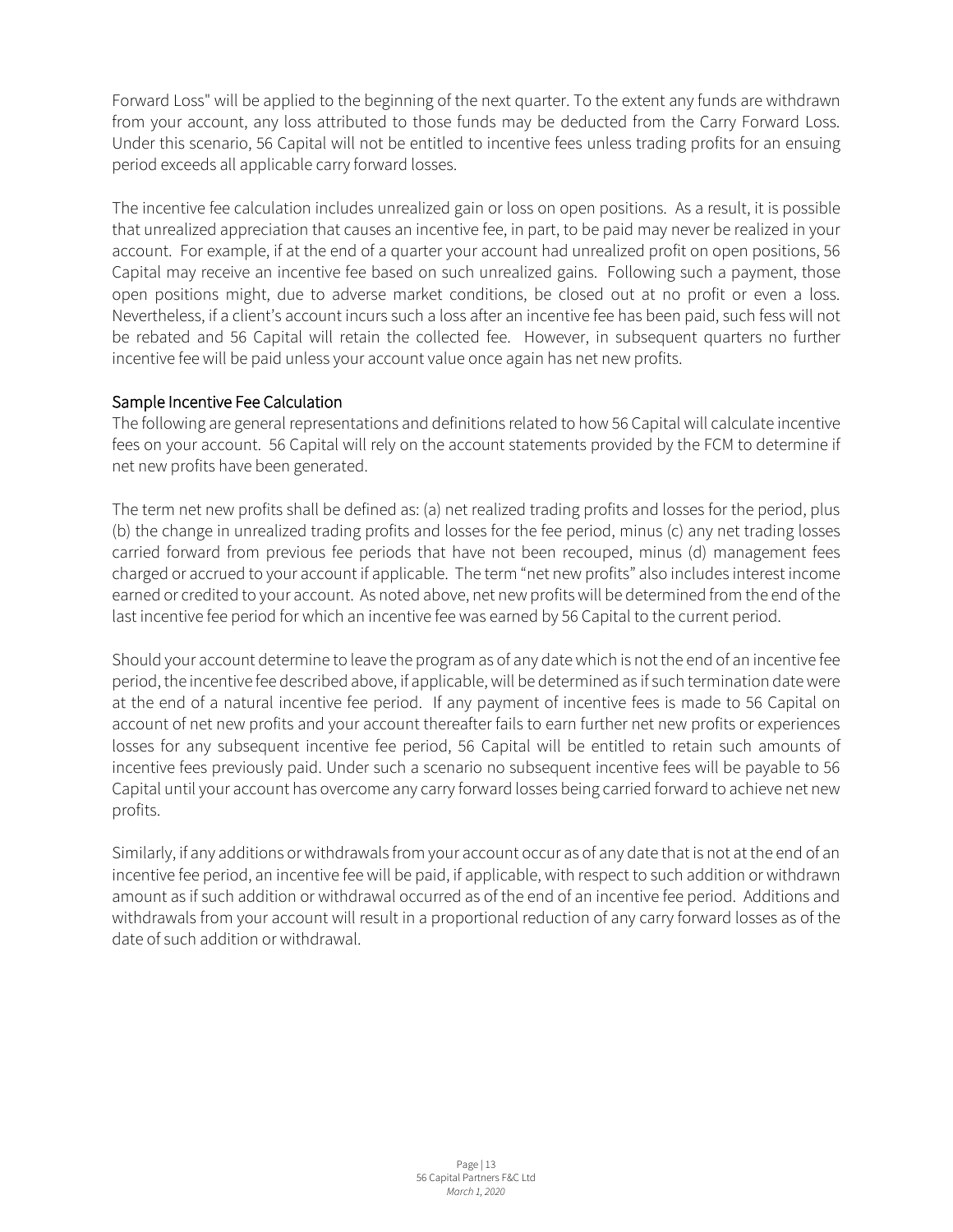For simplicity 56 Capital will calculate net period performance using the following basic equation:

*Realized Gain or Loss for period + Change in Unrealized Gain or Loss - Net Trading Losses Carried Forward -Management Fees (if applicable) Net New Profits*

To obtain an incentive fee value, the agreed upon fee percentage for your specific account will then be multiplied against net new profits.

56 Capital will not be responsible for creating or validating the accuracy of the reports provided by the FCM. You will also be responsible for ensuring your individual trade statements are made available to the firm. As a result, the firm shall not incur any liability for any determination made, or other action taken or omitted, in good faith, relative to valuing your account for reasons of determining your quarterly management or quarterly incentive fee.

#### **Termination**

It is recommended that you notify 56 Capital of your intent to exit the program and terminate your relationship at least 10 business days prior to requesting funds from your FCM, so that open positions may be offset in an orderly manner. Notice of termination must be in writing, either via email or handwritten correspondence. Management fees will be prorated for partial quarter participation in the trading program.

## **Conflicts of Interest**

<span id="page-13-0"></span>The trading principal of 56 Capital Partners F&C Ltd, Derek Martin, will be the trader on your account. Because 56 Capital is paid on a performance fee basis, he may have an interest to take large risks with your account in an attempt to generate larger profits, and thus more revenue for 56 Capital. 56 Capital and its employees may also have an incentive to encourage increased monetary participation of your account in the program even if it may not be in your best interests. Derek Martin and any other persons who may be employed by 56 Capital are not restricted from holding outside employment. As a result, any person holding outside employment may have an incentive to offer your account less attention than necessary to properly trade this strategy.

56 Capital and its trading principal may trade for their own accounts and may maintain proprietary trading accounts into the foreseeable future. 56 Capital's track record for proprietary accounts managed as either the assets of the firm or the assets of an employee of the firm will be available for inspection by 56 Capital's clients at their request. Orders of such proprietary accounts may be the same or similar to orders for client accounts, and thus would compete for positions. Orders for proprietary accounts trading the 56 Capital trading strategies will be placed in a block order with trades for clients, and be subject to impartial allocation procedures. Were 56 Capital not to place proprietary trades in a block order, a potential conflict of interest would arise because 56 Capital could place orders for proprietary accounts ahead of the same or similar orders for customer accounts, which could benefit 56 Capital. It is possible that 56 Capital and its principal may trade proprietary accounts independently of the trading program offered. Should this occur, proprietary account trading may receive preferential treatment and may take positions in markets or contracts that are opposite or different from those in client accounts.

All commodity positions held by accounts directed by 56 Capital will be required to be aggregated for the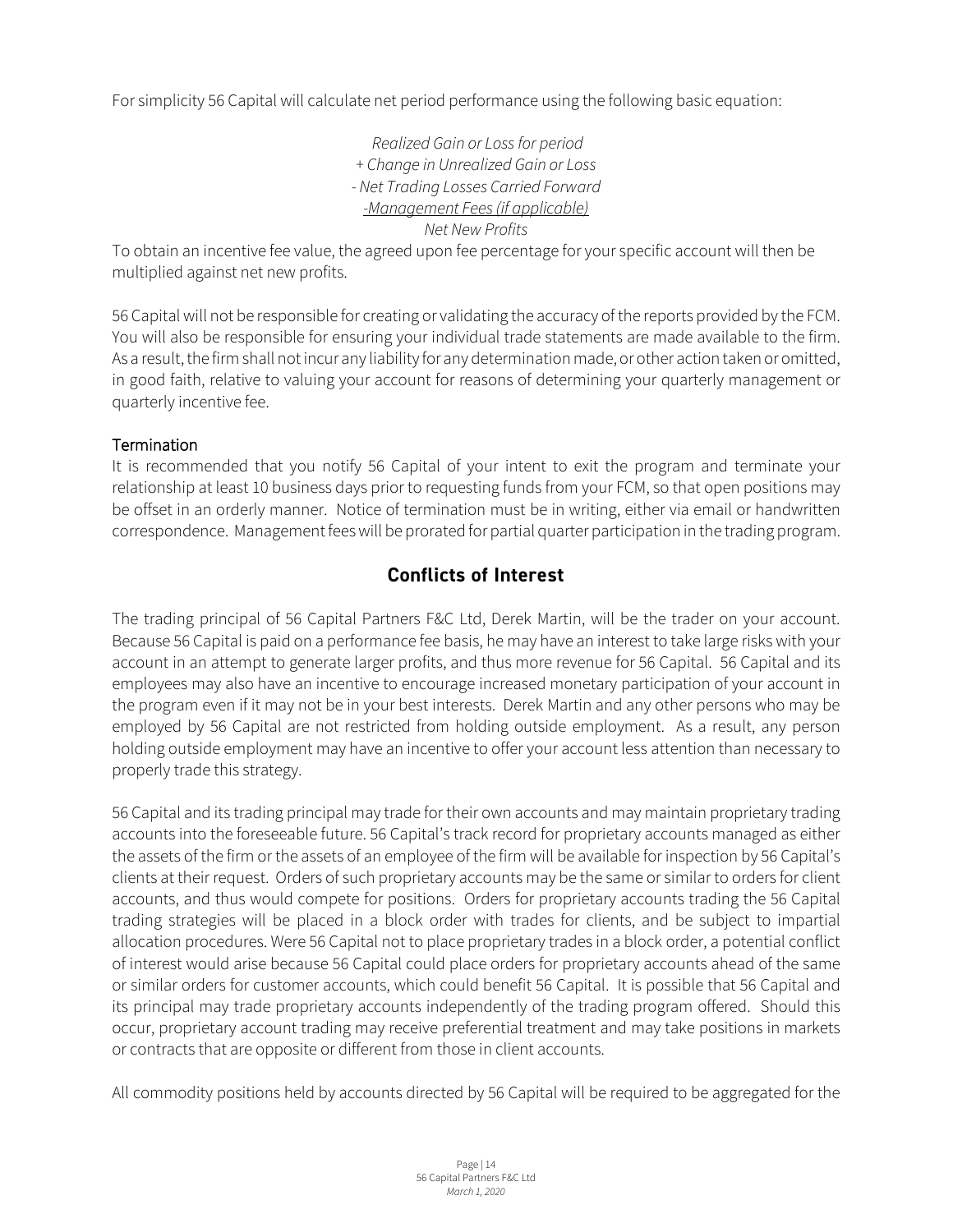purposes of complying with speculative position limits. If this were to occur and 56 Capital directed accounts were required to reduce positions as a result of speculative position limits, 56 Capital may have an incentive to reduce positions within client accounts prior to reducing positions within proprietary accounts.

56 Capital may share incentive and/or management fees with brokers that introduce accounts. This sharing arrangement between these brokers and 56 Capital will not add additional costs to your trading in the program. You should, however, be aware that such arrangements may incentivize these brokers to suggest an investment in this program even if it is not in your best interest as their client.

Mr. Martin is a founder and investment advisor representative with 56 Capital Partners Ltd., a registered investment advisor. As of the date of this document, there exists no conflicts of interest between the two entities. 56 Capital Partners Ltd. does not trade futures and therefore should not be subject to making similar orders as 56 Capital.

## **Litigation History**

<span id="page-14-0"></span>As of the date of this document, to the best of the knowledge available to 56 Capital Partners F&C Ltd and its principal, neither 56 Capital nor Mr. Martin are currently involved in and have not been involved in any material litigation during the last 5 years.

#### **NFA's BASIC System**

To evaluate the regulatory history of your FCM, Introducing Broker, or 56 Capital Partners F&C Ltd, please access the Basic System of the National Futures Association via www.nfa.futures.org. For your convenience the NFA ID number of 56 Capital is: 0515052

## **Trading Performance and History**

<span id="page-14-1"></span>56 Capital trades based on a fixed trading level. Prior to the date of this document, 56 Capital did not trade at a fixed trading level. As such, the rates of return included in the performance are not calculated based on constant account size. and include reinvestment of profits. The performance presented is based on a composite of all accounts and does not represent an individual account. Actual client returns may vary due to differences in commissions, transaction fees, management and incentive fees, as well as the timing of entering and/or exiting the program.

*[Remainder of page intentionally left blank.]*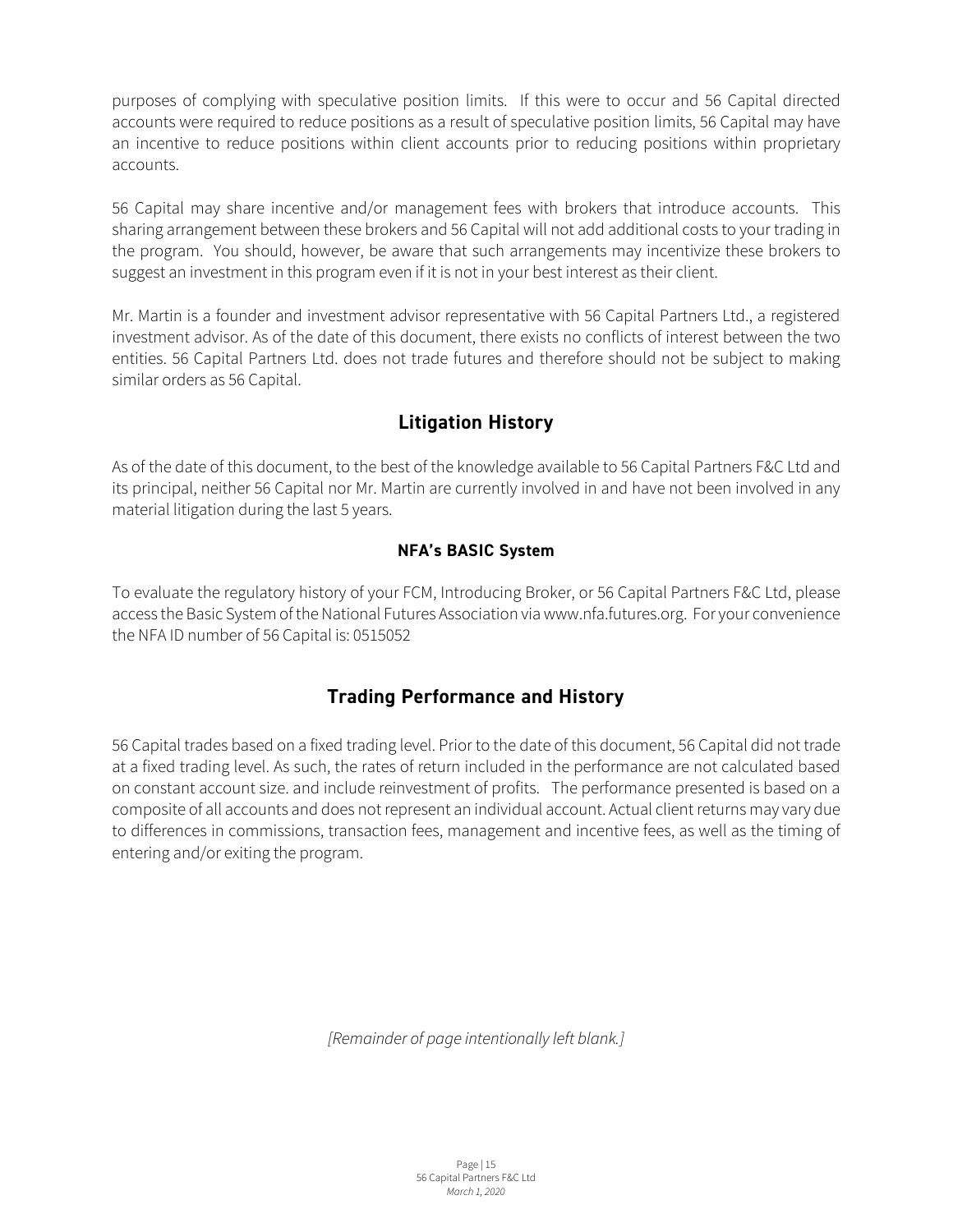## **56 Capital Partners F&C Ltd 1776 Program**

As of February 29, 2020

| Name of Trading Advisor:                      |                                                    |                  | 56 Capital Partners            |
|-----------------------------------------------|----------------------------------------------------|------------------|--------------------------------|
| Name of trading program:                      |                                                    |                  | 1776 Program                   |
| Inception of trading by CTA:                  |                                                    |                  | <b>July 2019</b>               |
| Inception of trading in program:              |                                                    | <b>July 2019</b> |                                |
|                                               | Number of accounts traded pursuant to the program: |                  | 9                              |
| Total CTA assets under management:            |                                                    |                  | \$685,760                      |
| Total assets traded pursuant to this program: |                                                    |                  | \$685,760                      |
| Largest monthly drawdown*:                    |                                                    |                  | -39.66% (Nov 2019)             |
| Worst peak-to-valley drawdown*:               |                                                    |                  | -56.10% (July 2019 - Dec 2019) |
|                                               |                                                    |                  |                                |
| Open and Closed Accounts                      |                                                    |                  | Range of Returns               |
| Profitable:                                   | 0                                                  |                  | N/A                            |
| Unprofitable:                                 | 0                                                  |                  | N/A                            |

#### **PAST PERFORMANCE IS NOT NECESSARILY INDICATIVE OF FUTURE RESULTS**

### **Rates of Return**

| Month | 2020   | 2019       |
|-------|--------|------------|
|       |        |            |
| Jan.  | 7.97%  |            |
| Feb.  | 13.42% |            |
| Mar.  |        |            |
| Apr.  |        |            |
| May   |        |            |
| June  |        |            |
| July  |        | 1.48%      |
| Aug.  |        | $-8.40%$   |
| Sept. |        | $-11.32%$  |
| Oct.  |        | 15.79%     |
| Nov.  |        | $-39.66%$  |
| Dec.  |        | $-22.65\%$ |
|       |        |            |
| Year  | 22.46% | $-55.45%$  |

*\*Drawdown means losses experienced by the composite over a specified period*